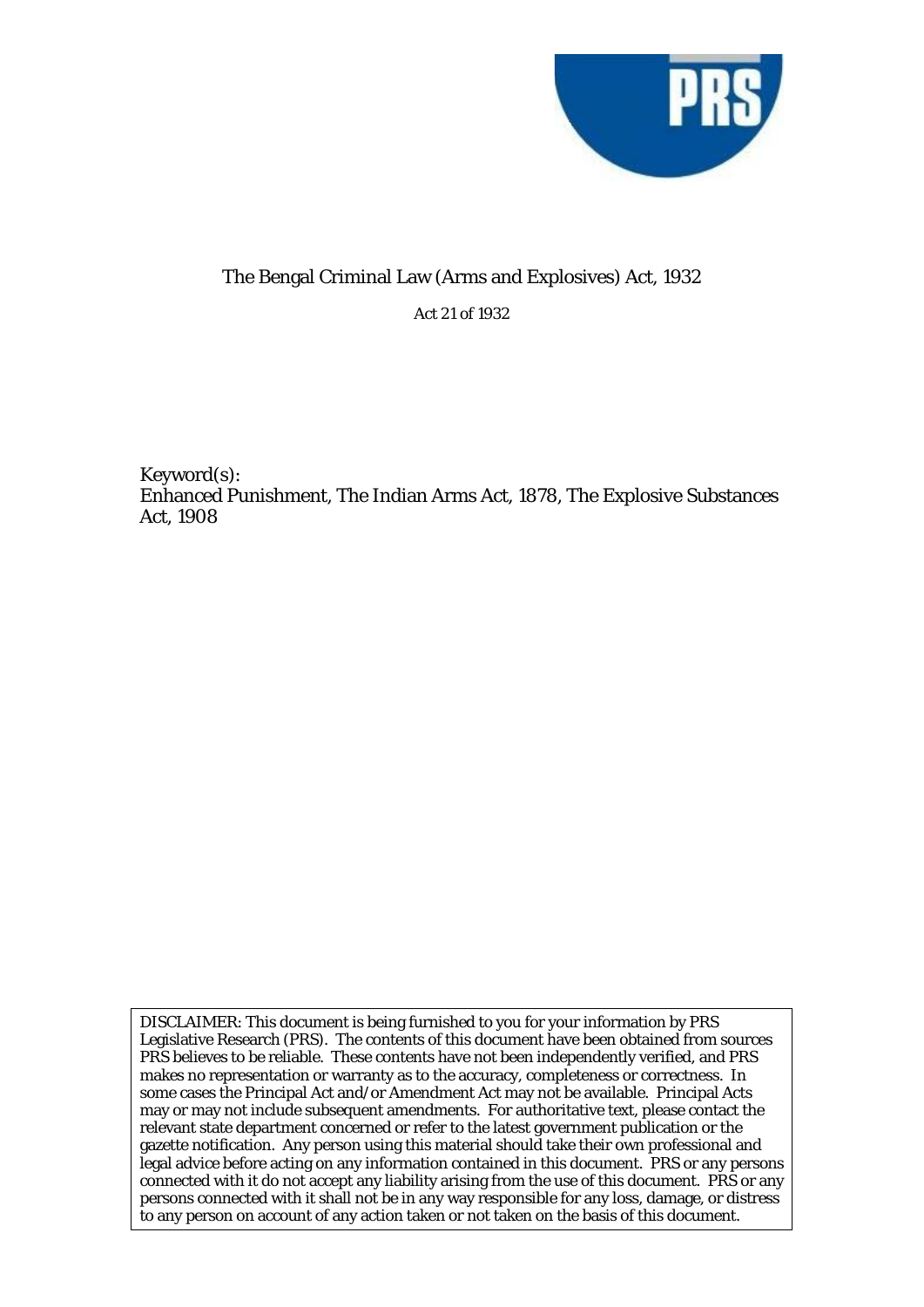# Bengal Act XXI of 1932

### **ITHE BENGAL CRIMINAL LAW (ARMS AND** EXPLOSIVES) ACT, 1932.]<sup>1</sup>

REPEALED IN PART

Ben. Act XVI of 1946.

**ADAPTED** 

O)

đ.

The Indian Independence (Adaptation of Bengal and Punjab Acts) Order, 1948.

[12th January, 1932.]

An Act to provide enhanced punishment for certain offences under the Indian Arms Act, 1878, and Explosive Substances Act, 1908, in their application to Bengal and to make special provision for the trial of certain offences under the Indian Arms Act, 1878.

WHEREAS it is expedient to provide enhanced punishment for certain offences under the Indian Arms Act, 1878, and the Explosive Substances Act, 1908, in their application to Bengal, and for this purpose to amend the said Act in the manner hereinafter appearing;

AND WHEREAS it is also expedient to make special provision for the trial of certain offences under the Indian Arms Act, 1878;

AND WHEREAS the previous sanction of the Governor-General has been obtained, under sub-section (3) of section 80A of the Government of India Act, to the passing of this Act;

It is hereby enacted as follows:-

1. (1) This Act may be called the Bengal Criminal Law (Arms and Short title and extent. Explosives) Act, 1932.

(2) It extends to the whole of <sup>2</sup>[West Bengal].

2. The Indian Arms Act, 1878, and the Explosive Substances Act, 1908, shall, in their application to <sup>2</sup>[West Bengal], be amended in the manner provided in this Act.

Amendment of Indian Arms Act. 1878, and Explosive Substances

Aci, 1908.

The words within square brackets were substituted for the word "Bengal" by Art. 3(2) man.  $\mathbf{r}$ 

5 & 6 Geo. V, c, 61;<br>6 & 7 Geo,<br>V, c, 37; 9 & 10 Geo. V. c. 101.

XI of 1878.

VI of 1908.

<sup>&#</sup>x27;For Statement of Objects and Reasons, see the Calcutta Gazette of 1932, Pt. 1V, page 466; and for Proceedings of the Council-see the Proceedings of the Bengal Legislative Council, Vol. XL. No. 2, page 218.